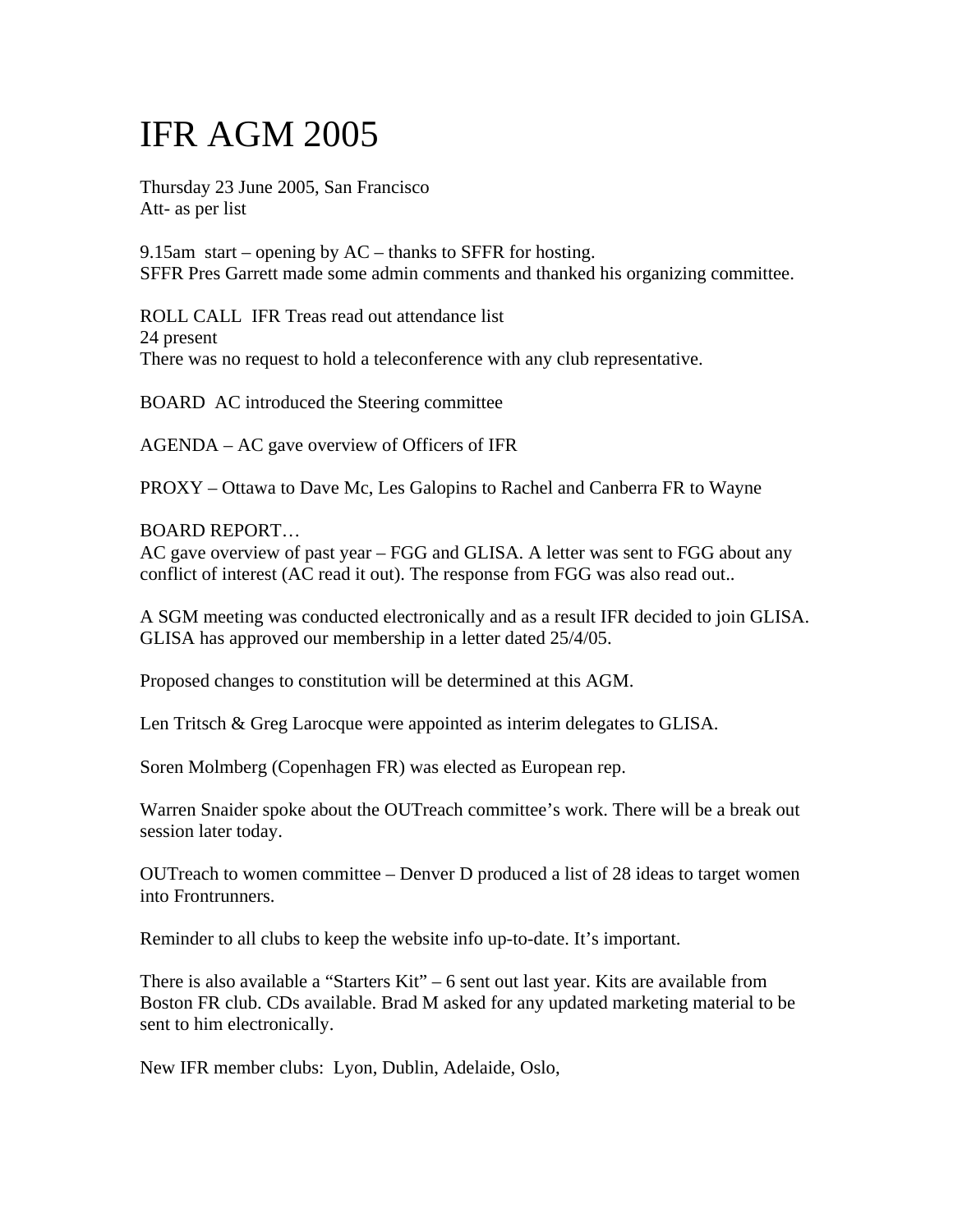64 Frontrunner clubs are members of IFR – 40 clubs are not members. Some of these may be inactive…. Brad would like to be informed of any updates.

There will be a b/out session on club Treasurers and admin officers of club.

Each member club may have as many delegates at the IFR AGM but each member club can only have one vote.

#### **Treas report.**

Paper reports. Balance Cr \$5159.09

A few larger clubs have not paid their fees this year – this will be chased up.

Regional reps encouraged to chase up clubs who have not yet paid.

Moved by Warren S  $\& 2<sup>nd</sup>$  Wayne M that the Treas report be accepted.

Break.

10.55am restart FGG Delegates report: Richard Newman Paper presented. General discussion on the what is happening in FGG over the next 6 months. Major role is to select the hosts for GG8 in 2012. Moved Warren S seconded by Gary F – report accepted.

The Proxy situation was clarified – there being 3 proxies.

GLISA Len Tritsch – paper presented. Needs of T&F have been highlighted to GLISA Board and North American G&L Sport Federation. Rachel C also provided an update of NAGLSF. Much discussion on how the GLISA reps would take care of IFR interests when it was continental based. Jim Smith moved and Warren S seconded that we accept the report.

2006 IFR AGM AC spoke on Chicago AGM to be held July 12  $\&$  14<sup>th</sup> 2006.

LUNCH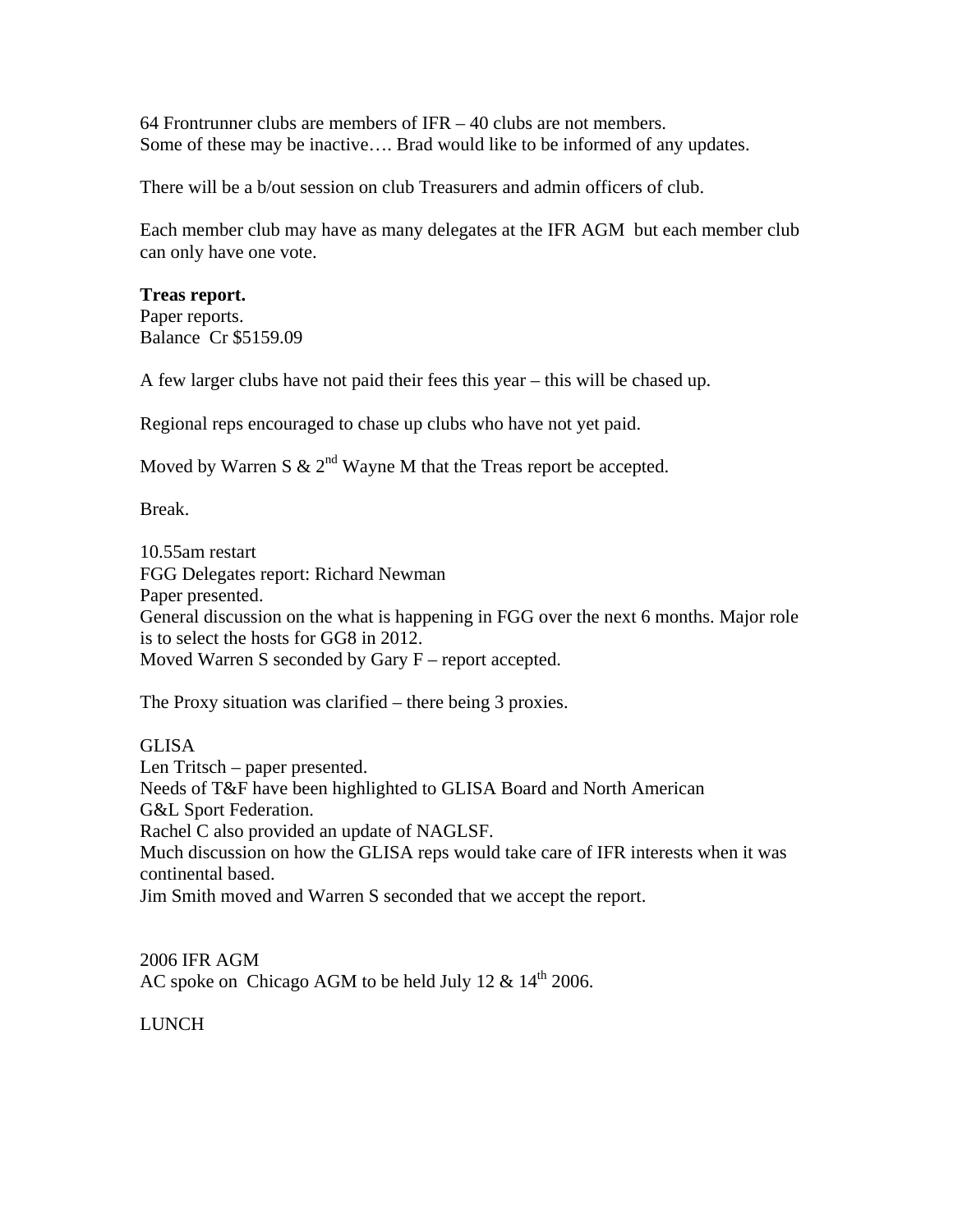Resume 1.45pm

The actual voting delegates for each club with multiple delegates was defined.

The minutes of the 2004 AGM was previously circulated electronically. Motion to accept the minutes of the IFR AGM 2004 was moved Gary F and seconded by Len T. Accepted.

GLISA report and delegate roles.

- Rachel C provided an overview of some items for a delegate job description
- Scheduling of events
- Our expertise in field events
- How can we assist with expertise generally
- Reps should feedback to the IFR board
- Reps to be involved with sub-committee activities
- Combining age groups
- Combing track & field with distance running to "Athletics"

M2006 Update – Rachel Corbett

- new marathon course (possible cobblestones)
- half marathon will not have cobblestones
- triathlon will be in a basin area with treated water
- papers presented
- 5000 participants

CGG Update – Suzi Arnold

- Powerpoint presentation
- Advised on Track and Field, Distance Runs and the Rainbow Run
- Accommodation
- 3000 paid participants

#### BREAK

#### **Proposed constitutional changes**

AC outlined reasons for proposed changes Clause Section 9.1 – general discussion of makeup of IFR Steering committee Session deferred until Friday

Breakout sessions

Close of day  $1 - 5.15$ pm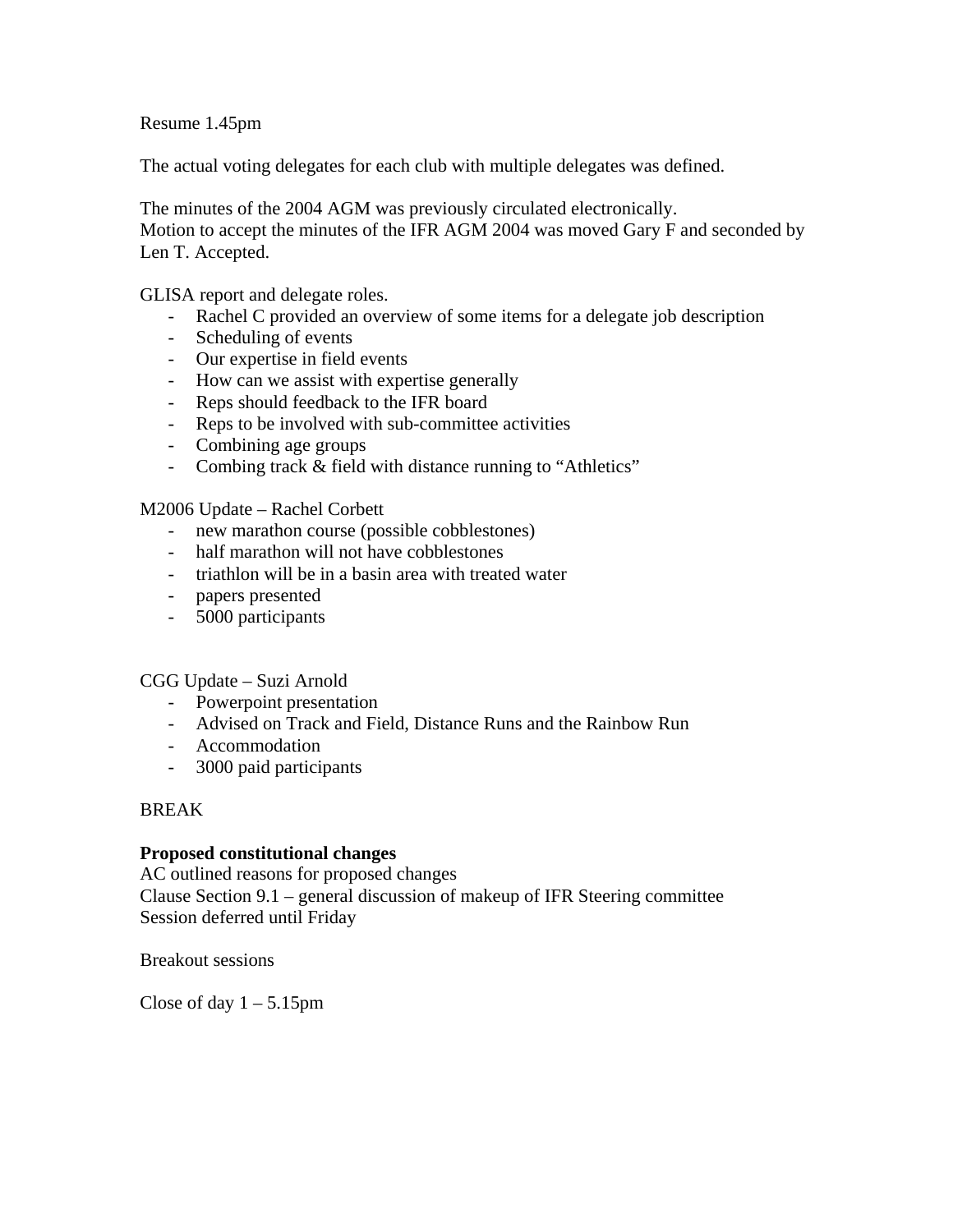DAY TWO Friday 25 June 2005 – San Francisco Pride Centre

Start 9.00am

AC thanked the organisers from SFFR who arranged the hosted dinners last night.

Welcome to John Miles from Baylands FR who joined the conference.

IFR Constitution – readjourned Discussion on changes to constitution Historical foundation of IFR; future of multi-sports events;

Gary F moved that Pres appoint a task force to come up with a recommended changes to the mission statement of IFR constitution. Seconded Richard N

Roll call was made by Treasurer Discussion continued on motion on the table.

Amendment to motion – "that and aims and objectives" be added to the task force activity.

Amendment to motion - That task force be completed within 30 days

| In favour | 12 |
|-----------|----|
| Against   | 07 |
| Abstain   | 01 |

Motion will now be "that Pres appoint a task force to come up with a recommended changes to the mission statement and aims and objectives of IFR constitution – this activity to be completed within 30 days." AGREED

Task force will comprise Warren S, Dave Mc, Richard N, Brad M & Gary F

Section 2 change:- Motion was put

| Favour  | 20  |                 |
|---------|-----|-----------------|
| Opposed | nil |                 |
| Abstain | nil | <b>ACCEPTED</b> |

Section 9.1 - whether to make a change to the IFR constitution Favour 18 Opposed 03 Abstain nil ACCEPTED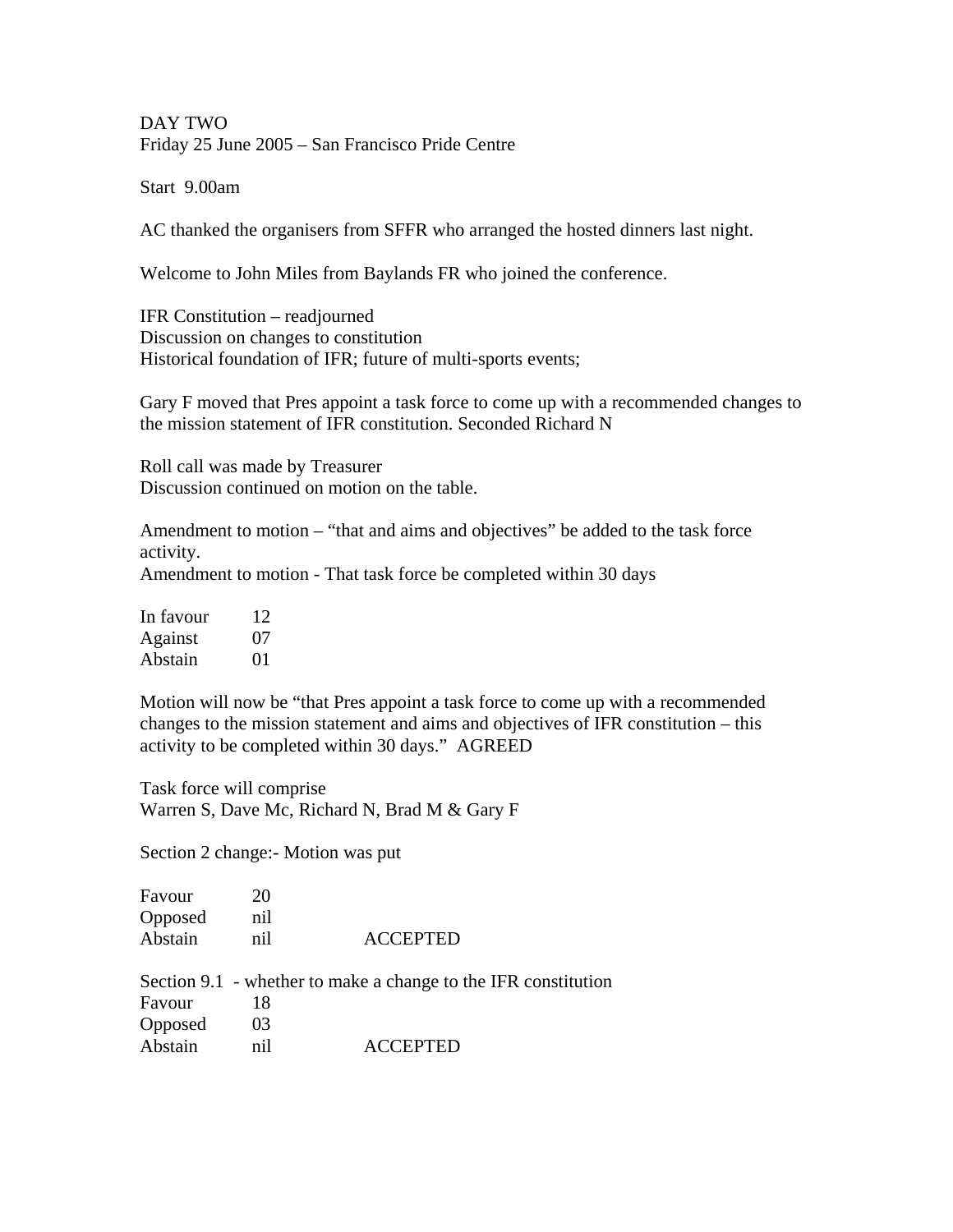The two alternative proposed amendments for Clause 9.1 were discussed….

9.1 First option Favour<sub>1</sub>

Second option Favour 17<br>Abstain 03 Abstain

The second option with minor amendments was ACCEPTED

Clause 9.3

| Approved   | 19  |                 |
|------------|-----|-----------------|
| Opposed    | nil |                 |
| Abstain    | 02  | <b>ACCEPTED</b> |
| Clause 9.4 |     |                 |
| Approved   | 19  |                 |
| Opposed    | 01  |                 |
| Abstain    | nil | <b>ACCEPTED</b> |

Motion By Richard N that to amend the mission statement taskforce to evaluate the constitution of IFR in order to attain organisational neutrality. Seconded by Gary F

| Approved               | 21  |                 |
|------------------------|-----|-----------------|
| Opposed                | nil |                 |
| Abstain                | nil | <b>ACCEPTED</b> |
| Clause 9.8             |     |                 |
| Approved               | 19  |                 |
| Opposed                | 03  |                 |
| Abstain                | nil | <b>ACCEPTED</b> |
| $C1_{\text{max}}$ 10.1 |     |                 |

| Clause 10.1 |     |
|-------------|-----|
| Approved    | 21  |
| Opposed     | nil |
| Abstain     | nil |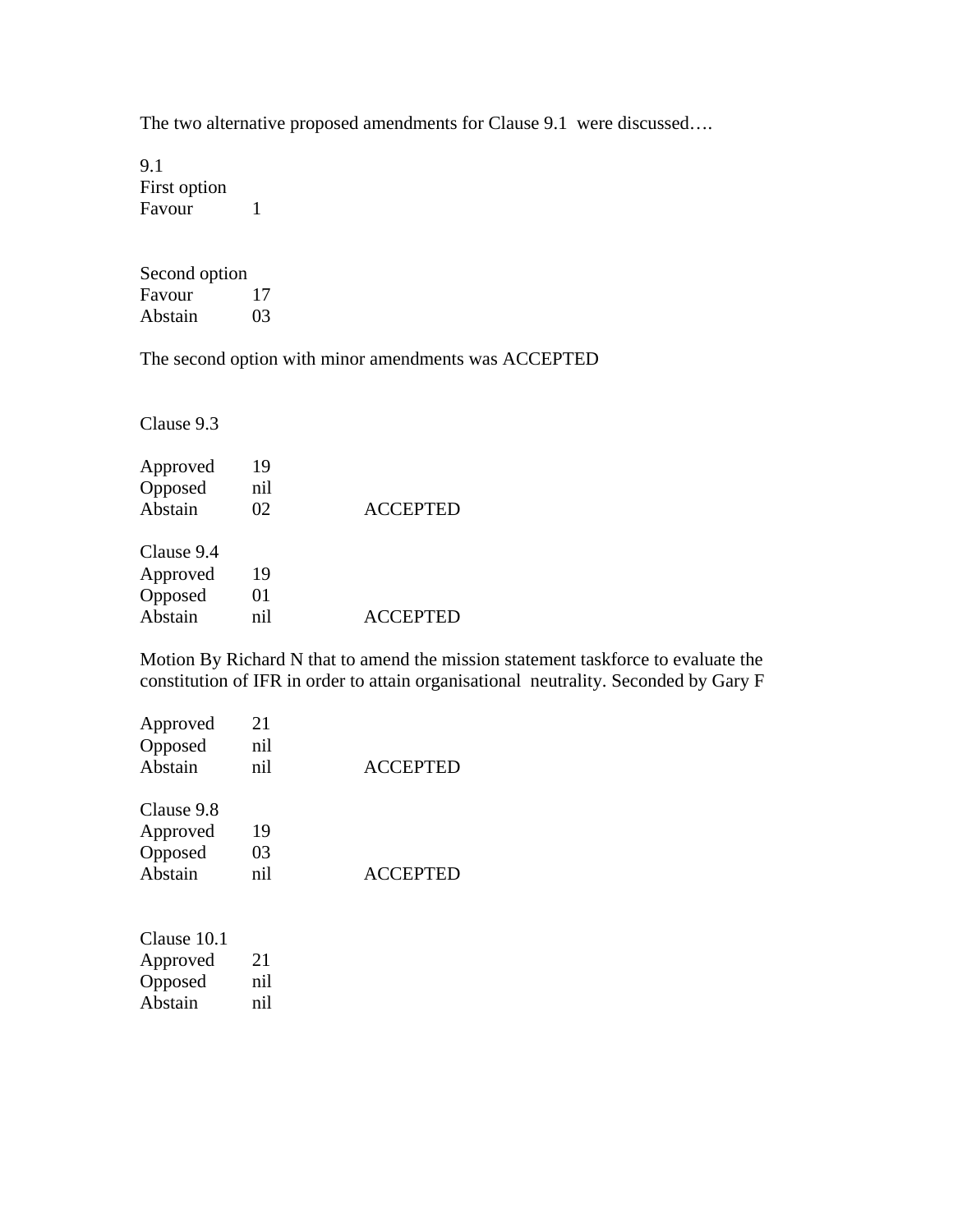## Resume 11.15am

#### **NEW BUSINESS**

1. CGG Partnership programme:-

WM spoke about becoming part of the partnership programme with Chicago Gay Games. AC read from the official email about the programme.

Motion by Wayne M that IFR join the CGG Partnership programme. Seconded by Richard N

| Approved | 20  |                 |
|----------|-----|-----------------|
| Opposed  | nil |                 |
| Abstain  | 01  | <b>ACCEPTED</b> |

#### 2. Benefits of joining IFR

Discussion on how IFR can let general membership of clubs know what is happening at IFR AGM's. Not just minutes but highlights of activities so that members are aware of benefits. Discounts to IFR members. IFR membership cards.

Motion moved by Jim Smith "That IFR President appoint a task force be appointed to make recommendations on how IFR can bring value to clubs/individuals and communicate those values/benefits to individual frontrunners. Jim Smith to be part of the task force. Seconded by Warren S ACCEPTED

Volunteers – Jim Smith, Richard Newman, Phil Slater, Alden Clark, Jeff Holman. To be completed by 206 AGM

## LUNCH

Resumed 1.30pm

New Business continued. IFR activity for CGG? AC called for ideas – decided that the OUTreach group might like to further develop this activity.

Breakout sessions report:

i)TREASURERS & ADMIN – individual membership cards

ii)WOMEN IN FRONTRUNNERS – (everyone has been emailed this item). Denver D presented the paper to the conference

- discussed how to attract and keep women in our clubs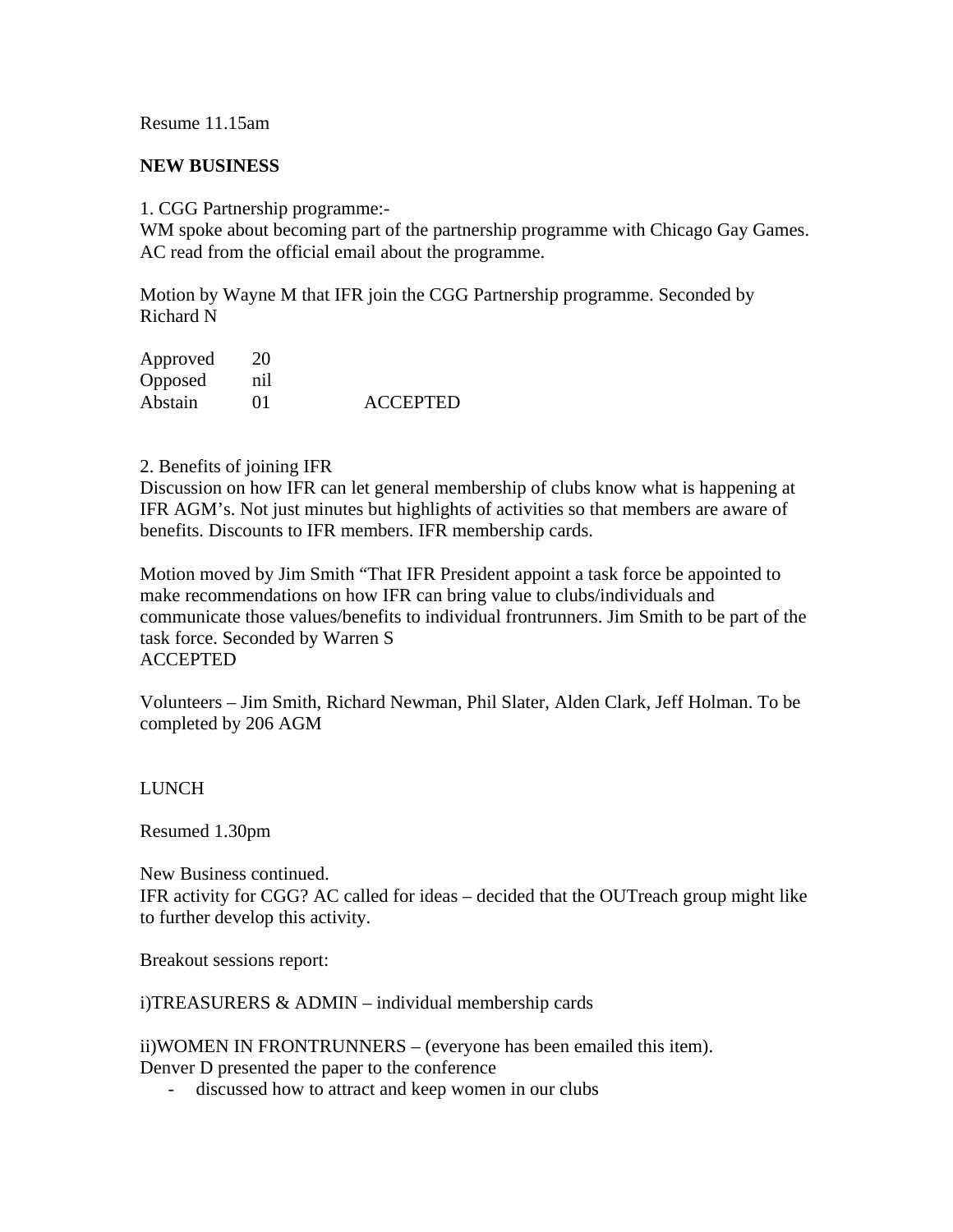- Anne Ludwig from SFFR will assist with Task force. Brad M & Denver D will also join this group. AC will email clubs for further volunteers.

Gary F moved that the IFR President form a task force to investigate Women's Outreach. Seconded by Brad M ACCEPTED

Suggestion that Gender Parity and Diversity be included in every IFR AGM.

iii)OUTREACH Group Warren S reported. IFR ads? May work but have to be carefully designed/worded

Pre Games social event (both events) – to encourage new runners into the FR world. CGG & M2006 will be able to supply names beforehand.

Twinning/Sister cities – work with local councils/cities to encourage clubs in new areas.

Eurogames – target this event for invitations to form new clubs Target women; target walkers; stage an event in another country; Rainbow run at CGG ability to invite all runners to join in. Rachel C will compile a full list of suggestions and will be distributed.

We will be mindful to use other languages than English in our literature.

All breakout sessions groups will follow up throughout the year.

#### BUDGET

Gary F presented a budget for IFR for the forthcoming year.

Decided to increase Delegate reimbursements from \$500 to \$1000 (\$500 for each Games)

Outreach, development will have a budget of \$500 for each Games …CGG & M2006 Ttl \$1000

Moved by Wayne M and seconded by Brad M that the Treasurers proposed budget be accepted. ACCEPTED

It was agreed to include the four Organisational delegates on the Steering committee. In favour 21 Opposed nil Abstain nil

#### **2007 IFR AGM**

- a Eurogames venue might be suitable
- AC read out the IFR AGM requirements
- WM suggested Hong Kong/Fiji as a possible venue
- maybe Honolulu Richard N February